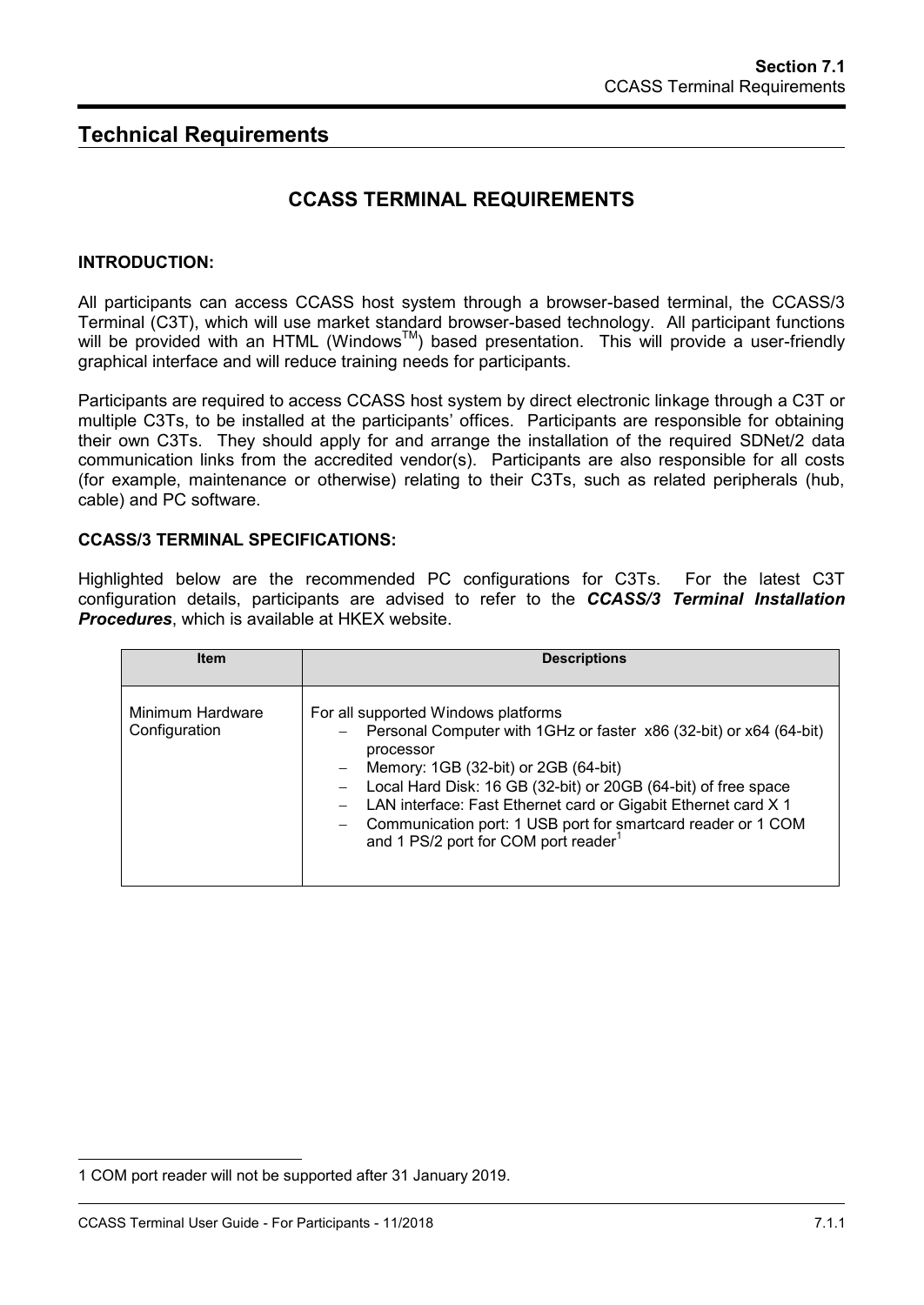| Item                   | <b>Descriptions</b>                                                                                                                                                                                                                                                                                                                                                                                                                              |  |  |
|------------------------|--------------------------------------------------------------------------------------------------------------------------------------------------------------------------------------------------------------------------------------------------------------------------------------------------------------------------------------------------------------------------------------------------------------------------------------------------|--|--|
| Software Configuration | Operating System:<br>MS Windows 7 Professional 32-bit or 64-bit <sup>1</sup> (Chinese or<br>English) version with Service Pack 1 (Win7 Pro SP1)<br>• MS Windows 8.1 Pro 64-bit <sup>1</sup> (Chinese or English) version<br>(Win8.1 Pro)<br>• MS Windows 10 Pro 64-bit <sup>1</sup> (Chinese or English) version<br>(Win10 Pro)                                                                                                                  |  |  |
|                        | Browser:<br>Internet Explorer 11 (IE 11)                                                                                                                                                                                                                                                                                                                                                                                                         |  |  |
|                        | Java Runtime Environment:<br>JRE 8u111 (32-bit)<br>٠                                                                                                                                                                                                                                                                                                                                                                                             |  |  |
|                        | Adobe Acrobat Reader (for viewing circulars, available in CCASS/3<br>Commissioning Website):<br>Adobe Acrobat Reader 11 or above                                                                                                                                                                                                                                                                                                                 |  |  |
|                        | Notes:<br>1. Only 32-bit JRE are supported for C3T on any supported 64-bit<br>Windows platform                                                                                                                                                                                                                                                                                                                                                   |  |  |
|                        | Since the above software are released at different times by vendors, the<br>combinations of Operating System, Browser and<br>Runtime<br>Java<br>Environment supported are illustrated in the below table:                                                                                                                                                                                                                                        |  |  |
|                        | <b>Win7 Pro SP1</b><br>Win8.1 Pro<br><b>Win10 Pro</b><br><b>JRE 8u111</b><br><b>JRE 8u111</b><br><b>JRE 8u111</b><br>✓<br><b>IE 11</b>                                                                                                                                                                                                                                                                                                           |  |  |
|                        | Legend:<br>Supported<br>Not supported<br>×                                                                                                                                                                                                                                                                                                                                                                                                       |  |  |
| <b>Security Device</b> | Smartcard Reader:<br>GemPCUSB-SL (IDBridge CT40)(USB), GemPCUSB-SW<br>(USB) and GemPC410 $2$ (com port)<br>These readers can be used on all supported Windows version<br>٠                                                                                                                                                                                                                                                                       |  |  |
| <b>Network Device</b>  | Hub and Cable:<br>Only required for dual SDNet/2 links or multi-C3T sharing one<br>single SDNet/2 link<br>• One Fast Ethernet (100Mbps) Hub or Ethernet Switch with<br>10/100 or 100/1000 auto sense and it must support standard<br>UTP connections (100BaseT or 1000BaseT)<br>One Category 5 (for 100BaseT) or Category 5E/6/6A standard<br>٠<br>UTP (unshielded twisted-pair) cable for each C3T (to connect<br>the C3T to the Hub or Switch) |  |  |

 $\overline{a}$ 2 GemPC410 (com port) will not be supported after 31 January 2019.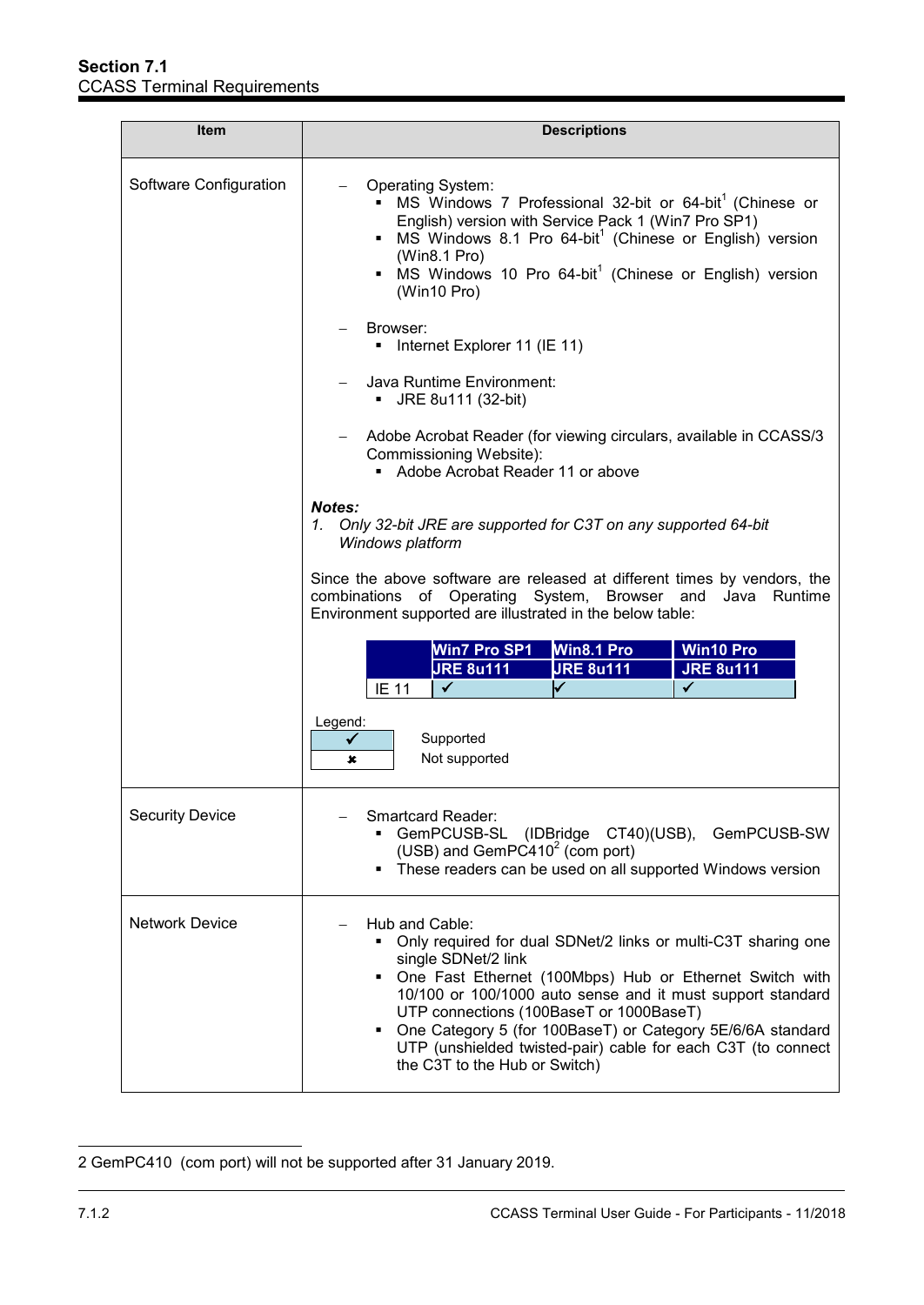| <b>Item</b>                                                                                | <b>Descriptions</b>                                                                                                                   |
|--------------------------------------------------------------------------------------------|---------------------------------------------------------------------------------------------------------------------------------------|
| C <sub>3</sub> Terminal LAN Port<br>or Network Device<br>setting for connecting<br>SDNet/2 | Fast Ethernet (100Mbps):<br>Speed - Auto<br>Duplex - Auto<br>Gigabit Ethernet (1000Mbps)<br>$\bullet$ Speed – Auto<br>Duplex - Auto   |
|                                                                                            | Note:<br>Participant should contact their SDNet/2 accredited vendor if they require<br>network port setting different from the above. |

## **DATA COMMUNICATION NETWORK:**

CCASS/3 runs on SDNet/2, which ensures the reliable transmission of input between the user device and host. It will also act as broadcaster, sending simultaneous transmissions of information to all participants. The network will control the transmission of all information within CCASS host system and will help to achieve the shortest possible response time even at the highest data through-put rates, ensuring fast and efficient clearing and settlement services at all time.

Participants' choice of data line speed depends on their transaction volumes, expected response time, and the costs they prepared to pay. Participants can opt to use single network line to support multiple C3Ts. Participants can install network lines with specific line speed based on their operational needs. Below is the recommended bandwidth of network line to support a specific number of active C3Ts:

| <b>Number of Active C3T</b> | <b>Recommended Bandwidth</b> |
|-----------------------------|------------------------------|
| 1 - 14                      | 1Mbps                        |
| $15 - 29$                   | 2Mbps                        |

There are 2 options for participants to set up the SDNet/2 connection with CCASS/3

- Option 1: Single link
- Option 2: Dual link

Based on their operational needs, participants can set up the network line(s) using either one of the 2 options. The extra line in option 2 is set up for contingency purpose - in case the main line breaks down. For option 2, network traffic will be automatically routed to the secondary link.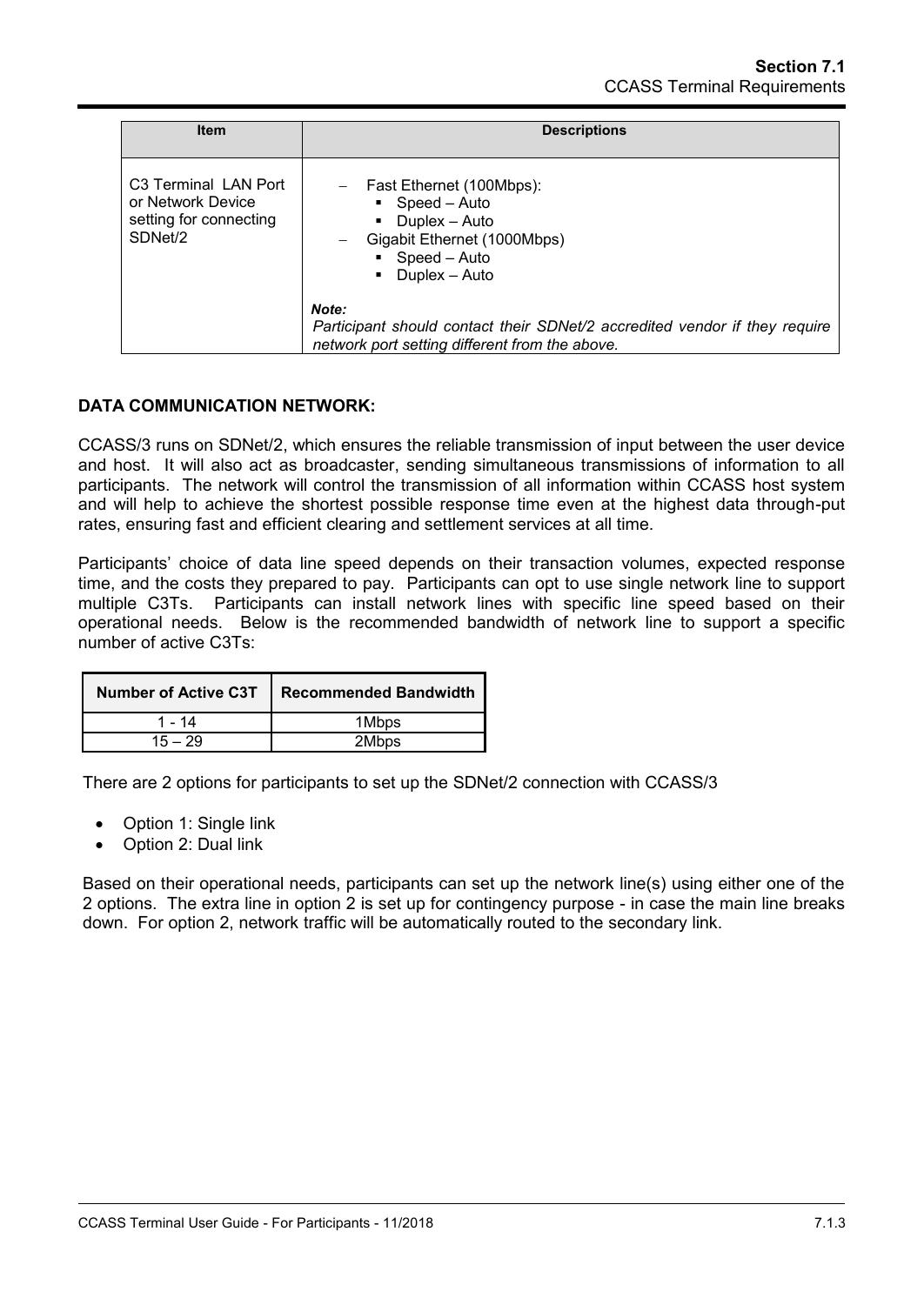The below diagrams show the communication network set up under the 2 options.

Remark: Hub / Switch is not required if only one single C3T is connected to the router.

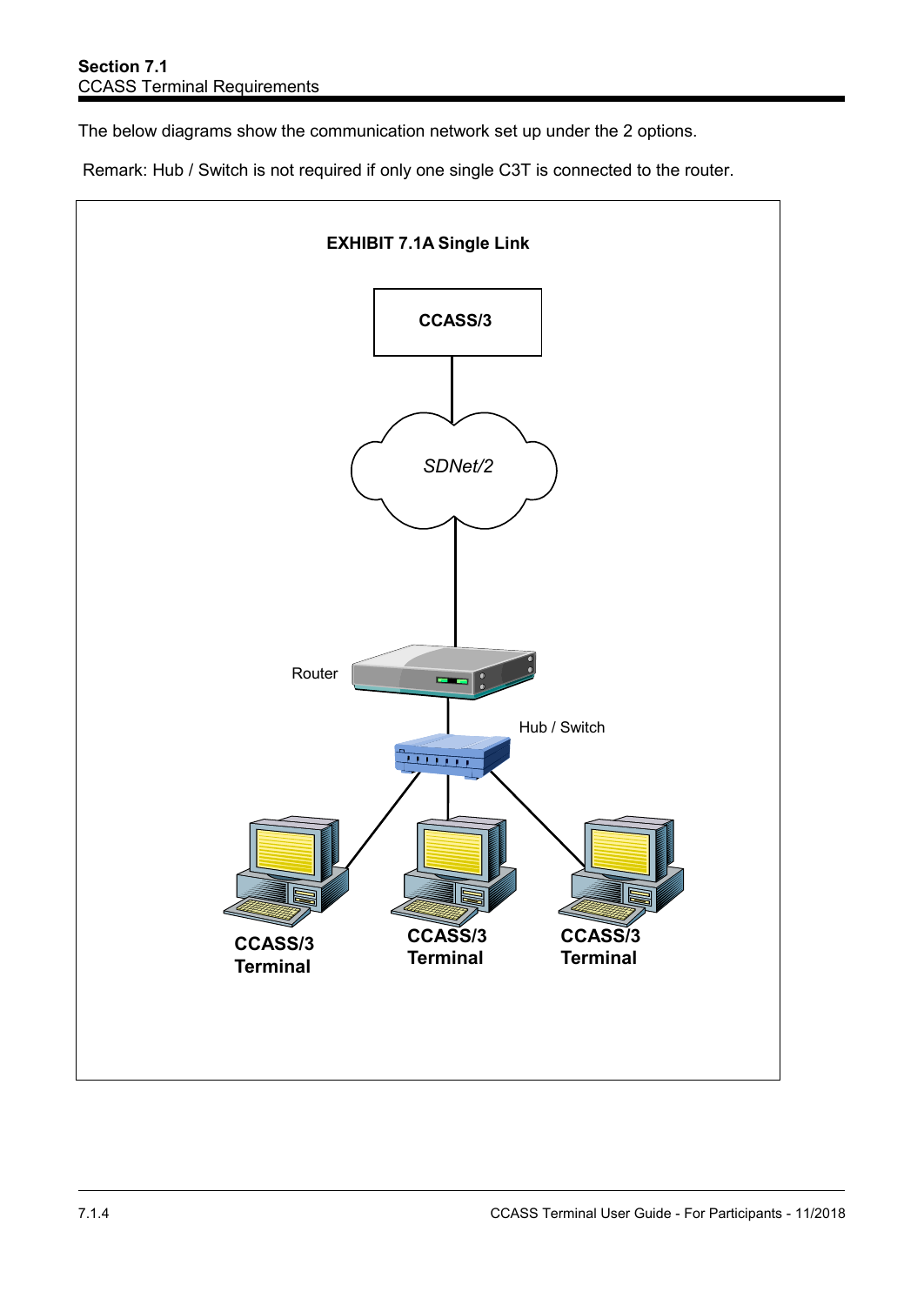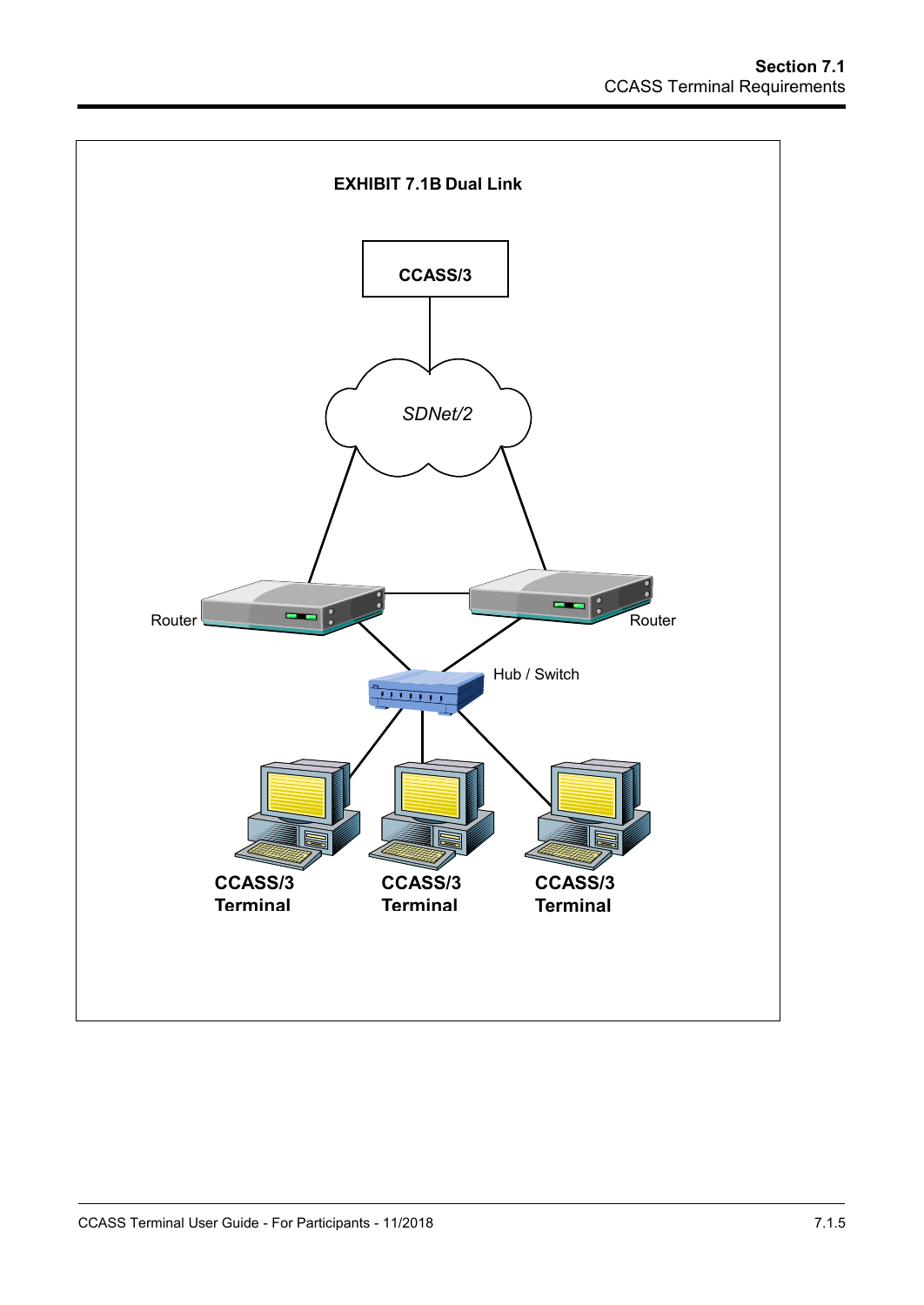# **SMARTCARD AND SMARTCARD READER ("SC READER") :**

Access to C3T is controlled by smartcard device. A SC Reader and a smartcard are required to be installed in the participant's C3T. Participants can purchase SC Readers and smartcards from HKSCC.

# **COMPUTER VIRUS / WORM SECURITY MEASURES :**

Computer virus or worms are one of the concerns in security measure of computer system. Various security measures have been employed in CCASS design to protect it from computer virus or worms attacks. Participants are reminded that their C3Ts should be dedicated solely to accessing CCASS as uncontrolled access to the Internet will expose participants' C3Ts to various security attacks from the Internet. Besides, there are other potential sources of computer virus or worms e.g. use of external storage device with C3T for uploading or downloading CCASS information.

In view of the above, C3T users should pay attention and take proactive action to the security measures in their own C3Ts in the following two areas:

#### *Virus protection*

Participants are recommended to install anti-virus software on their C3Ts and regularly update the virus definitions from the vendor. For C3Ts not connected to the Internet, in some case, the vendor may make available the definition files daily in the Internet for download. Participants may download the updated virus definition file with a PC with Internet access, save the file in a disk or flash disk and install the update at C3T.

## *Microsoft OS patch*

Participants are also advised to regularly review the latest Microsoft security patches and install them on their C3Ts accordingly. Participants may subscribe to Microsoft technical security notifications to keep up to date about security vulnerability and patches available: [\(http://technet.microsoft.com/en](http://technet.microsoft.com/en-us/security/dd252948.aspx)[us/security/dd252948.aspx\)](http://technet.microsoft.com/en-us/security/dd252948.aspx)

For C3Ts not connected to the Internet, Microsoft security patches can be downloaded from Microsoft Download Center (or Microsoft Update Catalogue) separately with a PC with Internet access. Participants may then save the file in a disk or flash disk and install the patch at C3T.

Example Procedure:

- 1. Go to Microsoft Download Center:<http://www.microsoft.com/downloads> or Microsoft Update Catalogue:<http://catalog.update.microsoft.com/>
- 2. Search a particular security patch with the Security Bulletins Number (e.g. MS08-078) or Knowledge Base (KB) Articles number. (e.g. KB960714) that appears in the security notification.
- 3. Follow the instructions to download and save the file to disk or flash disk.
- 4. Use the disk or flash disk to install the patch on C3T. The patches may be in different formats, please follow Microsoft's instruction to install the patches.

## **PROHIBITED ACTIONS ON CCASS HOST SYSTEM :**

Participants must not perform any unauthorised access or security scanning (no matter at network, system or application level) on the CCASS system and any related network device not owned by